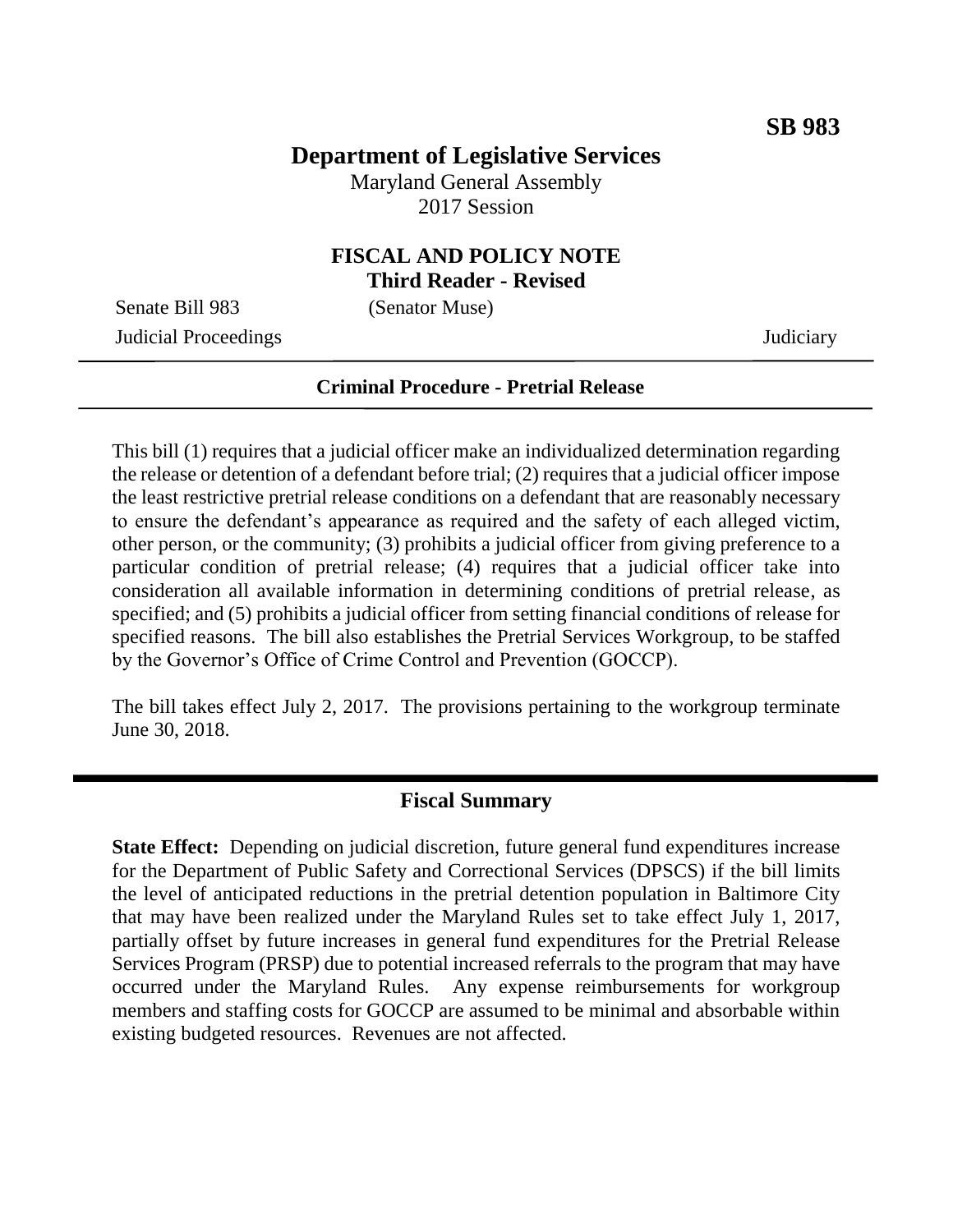**Local Effect:** Depending on judicial discretion, local expenditures increase if the bill limits the level of anticipated reductions in local pretrial detention populations that may have been realized under the Maryland Rules set to take effect July 1, 2017. Local revenues are not affected.

**Small Business Effect:** Meaningful impact on small business bail bondsmen due to expanded opportunities to use bail as a condition of pretrial release under the bill compared to the Maryland Rules set to take effect July 1, 2017.

### **Analysis**

**Bill Summary:** If a judicial officer determines that a defendant may be released before trial subject to conditions, the judicial officer must impose the least restrictive pretrial conditions that are reasonable to ensure the appearance of the defendant as required and the safety of each alleged victim, other person, or the community. In making this determination, the judicial officer may not give preference to a particular pretrial condition and must take into consideration all available information, including (1) the defendant's ability to pay a financial condition of release; (2) the cost of imposing nonfinancial conditions of release; and (3) the restrictions on the individual liberty of the defendant caused by imposing conditions.

A judicial officer may not set a financial condition of release (1) solely for the purpose of detaining the defendant; (2) to punish the defendant; (3) to placate public opinion; (4) higher than necessary to ensure the appearance of the defendant as required or the safety of an alleged victim, other person, or the community; or (5) by reference to a predetermined schedule of amounts fixed according to the nature of the charge. The bill prohibits a judicial officer from imposing a financial condition of release in a form or amount that results in the pretrial detention of the defendant solely due to the fact that the defendant is financially incapable of meeting the condition. A judicial officer may consider all resources available to the defendant from any lawful source when determining the form or amount of a financial condition of release.

The bill also establishes the Pretrial Services Workgroup. GOCCP must staff the workgroup, and the Governor must designate the chair of the workgroup. A member of the task force may not receive compensation, but is entitled to reimbursement for expenses under the standard State travel regulations, as provided in the State budget.

The workgroup must (1) examine the financial impacts of different types of pretrial release conditions; (2) conduct hearings across the State to seek citizen input; and (3) study what pretrial release services were assigned to defendants in the State. By December 31, 2017,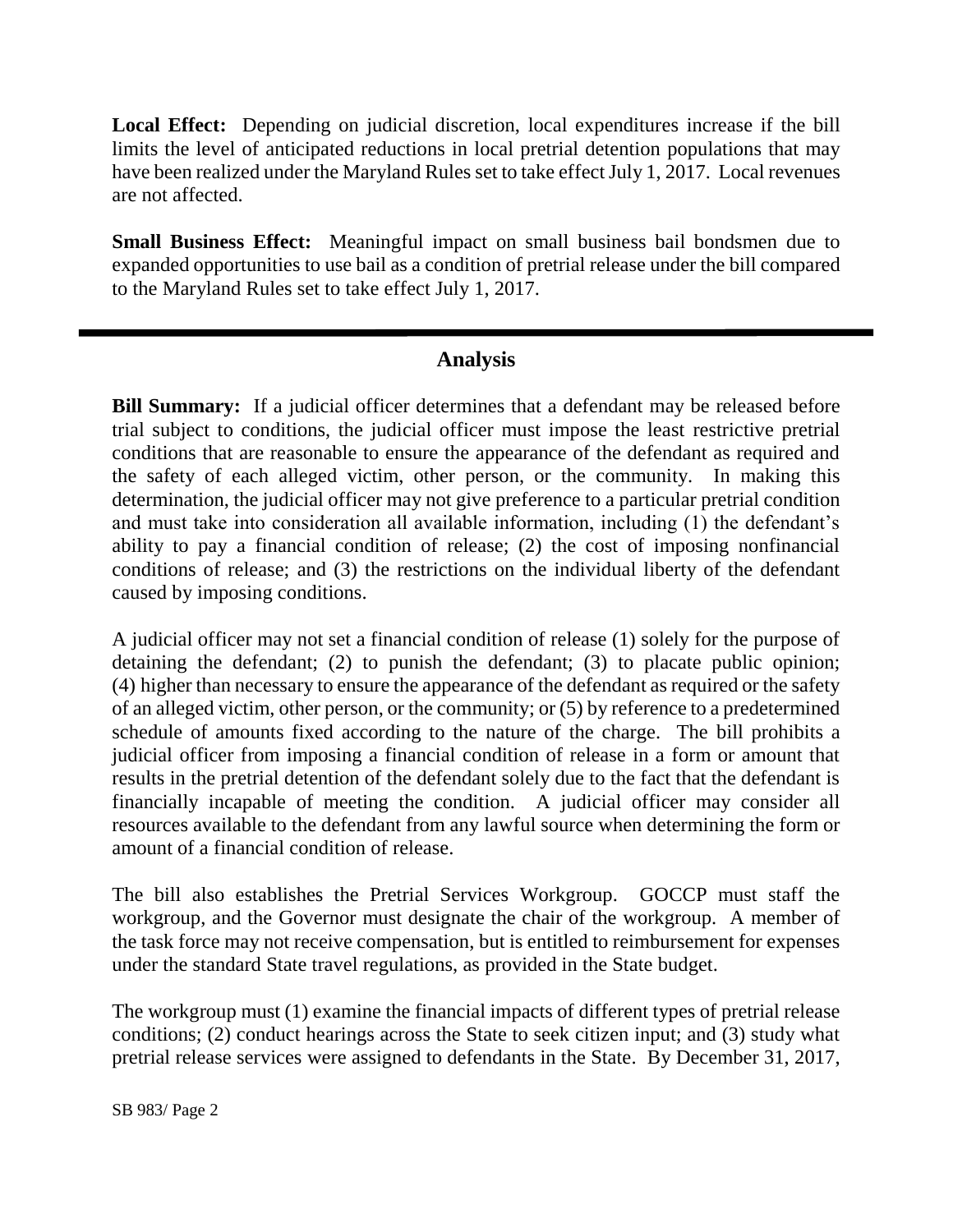the workgroup must report its findings and recommendations to the Governor and the General Assembly.

**Current Law:** The statutory provisions pertaining to release on personal recognizance must be liberally construed to carry out the purpose of relying on criminal sanctions instead of financial loss to ensure the appearance of a defendant in a criminal case before verdict or pending a new trial.

In general, if the court believes, based on all the circumstances, that a minor or adult defendant in a criminal case will appear as required for trial before verdict or pending trial, the defendant may be released on personal recognizance. A failure to appear as required by personal recognizance is subject to specified penalties.

A criminal defendant is entitled to be released pending trial unless a judge ultimately determines that no conditions can be placed on the defendant's release to reasonably ensure the defendant's appearance at trial and the safety of the alleged victim, another person, and the community. Most defendants are eligible for and are released on personal recognizance. However, if a judicial officer determines that release on personal recognizance alone is not appropriate, or the defendant is by law ineligible for release on recognizance, the defendant may be released prior to trial only by posting bail in an amount set by the judicial officer.

A defendant is by law ineligible for release on personal recognizance if charged with (1) a crime punishable by life imprisonment without parole or (2) a crime of violence, certain drug offenses, or certain other serious crimes, after having been previously convicted of one of these crimes.

In most cases, pretrial release determinations are made at a defendant's initial appearance before a District Court commissioner. A commissioner may not, however, authorize the release of certain defendants. Pretrial release of such defendants may be authorized only by a judge, and only on suitable bail, on any other conditions that will reasonably ensure that the defendant will not flee or pose a danger to others, or on both bail and such other conditions. Please see **Appendix 1 – Defendants Ineligible for Pretrial Release by a District Court Commissioner** for a comprehensive list of defendants ineligible for pretrial release by a District Court commissioner.

A defendant who is denied pretrial release by a District Court commissioner or who for any reason remains in custody after a District Court commissioner has determined conditions of release under Maryland Rule 4-216 must be presented to a District Court judge immediately if the court is in session, or if the court is not in session, at the next session of the court.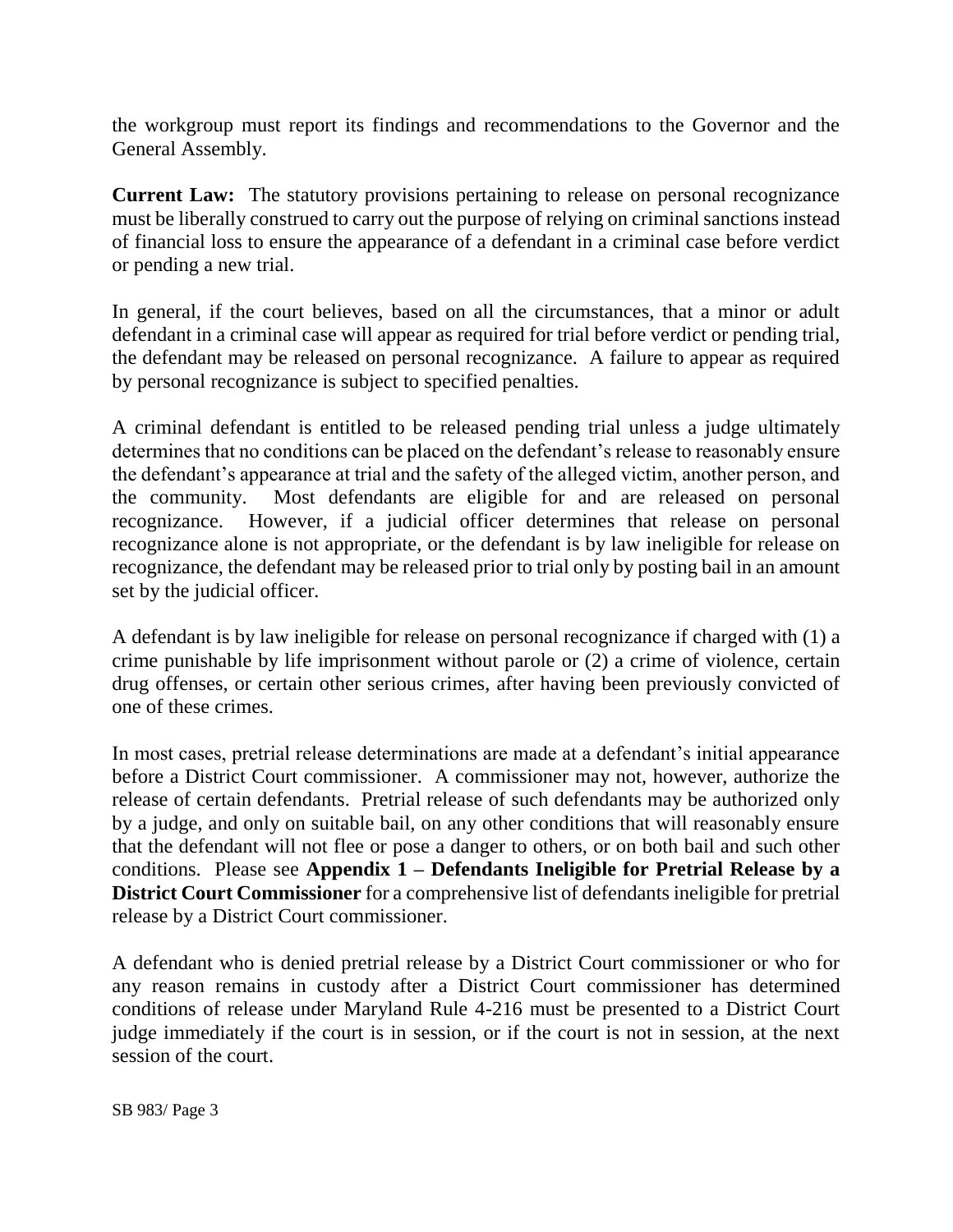Whether released on recognizance or bail, one or more conditions may be imposed, including:

- committing the defendant to the custody of a designated person or organization (including a private home detention company) that agrees to supervise the defendant and assist in ensuring the defendant's future appearance in court;
- placing the defendant under the supervision of a probation officer or other appropriate public official, such as a governmental pretrial services unit, which in some jurisdictions can provide home detention, electronic monitoring, and drug testing or treatment pending trial;
- restricting the defendant's travel, associations, or residence;
- prohibiting contact with the alleged victim;
- subjecting the defendant to any other conditions reasonably necessary to (1) ensure the appearance of the defendant as required; (2) protect the safety of the alleged victim; and (3) ensure that the defendant will not pose a danger to another person or the community; and
- for good cause shown, imposing one or more statutorily authorized conditions reasonably necessary to stop or prevent intimidation of a victim or witness or a violation of certain laws relating to obstruction of justice.

In determining whether a defendant should be released and the conditions of pretrial release, the judicial officer (judge or commissioner) is required to take into account the following information, to the extent available: (1) the nature and circumstances of the offense; (2) the nature of the evidence against the defendant and the potential sentence upon conviction; (3) the defendant's prior record and history with regard to appearing in court as required or flight from prosecution; (4) the defendant's employment status and history, family ties, financial resources, reputation, character and mental condition, and length of residence in the community and the State; (5) the potential danger of the defendant to himself or herself, the alleged victim, the community, or others; (6) recommendations of the State's Attorney and any agency that conducts a pretrial release investigation; (7) information provided by the defendant or the defendant's counsel; and (8) any other factor bearing on the risk of a willful failure to appear and the safety of the alleged victim, another person, or the community, including all prior convictions and any prior adjudications of delinquency that occurred within three years of the date the defendant is charged as an adult.

Bail is intended to ensure the presence of the defendant in court, not as punishment. If there is a concern that the defendant will fail to appear in court, but otherwise does not appear to pose a significant threat to the public, the defendant may be required to post a bail bond rather than be released on recognizance. A bail bond is the written obligation of the defendant, with or without a surety or collateral security, conditioned on the personal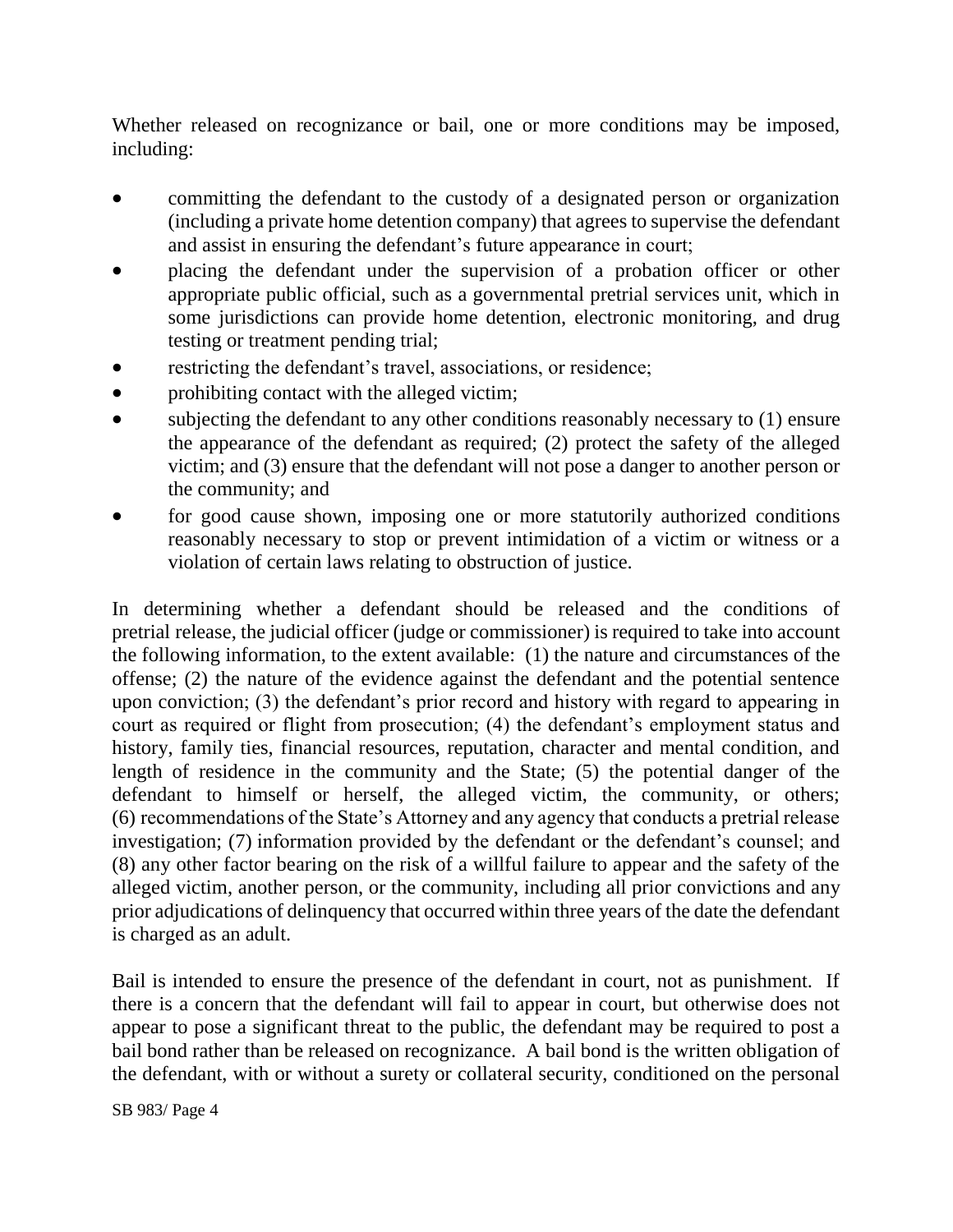appearance of the defendant in court as required and providing for payment of a specified penalty (the amount of the bail) upon default.

Once the bail has been set, the defendant may secure release by posting cash or other collateral with the court, such as a corporate surety bond, a certified check, intangible property, or encumbrances on real property, in an amount required by the judicial officer.

If expressly authorized by a circuit court, a defendant or a private surety acting for the defendant may post a bail bond by executing it in the full penalty amount and depositing with the clerk of court 10% of the penalty amount or \$25, whichever is greater. In a criminal or traffic case in the District Court in which a bail bond has been set and if expressly authorized by the court or District Court commissioner, the defendant or a private surety acting for the defendant may post the bail bond by executing it in the full penalty amount and depositing with the clerk of the court or a commissioner the greater of 10% of the penalty amount or \$25. A judicial officer may increase the percentage of cash surety required in a particular case but may not authorize a cash deposit of less than \$25. This option is not available to a defendant in the District Court who has been arrested for failure to appear in court or for contempt of court.

The Justice Reinvestment Act (Chapter 515 of 2016) established the Justice Reinvestment Oversight Board, which is staffed by GOCCP. The board is required to conduct several specified duties, including collecting and analyzing pretrial data submitted pursuant to the Act. Chapter 515 requires each county and the Division of Pretrial Detention and Services within DPSCS to report the following information for the prior calendar year to the board by March 31 of each year: (1) the number of individuals detained pretrial on the same day each year; (2) the mean and median days individuals were detained in pretrial detention; (3) the charges under which individuals were detained in pretrial detention; (4) the reasons why individuals were unable to secure pretrial release; (5) the number of individuals who were released during the pretrial period; and (6) the disposition of each case.

**Background:** When an individual is charged with a crime, Maryland law currently allows District Court commissioners and judges to permit release on personal recognizance, set a bail amount, or order pretrial detention. To meet a bail amount, an arrestee must either make a payment directly to the court, post property, or seek the assistance of a bail bondsman.

*Bail Systems Scrutinized Nationally:* Bail systems have come under increased scrutiny nationwide due to the disproportionate financial burden placed on lower income individuals and the risk that they will be held before trial solely because of their financial status. Advocates for bail reform contend that alternative pretrial release strategies perform as well as or better than bail for court appearance rates and public safety without imposing a disparate impact on low-income defendants.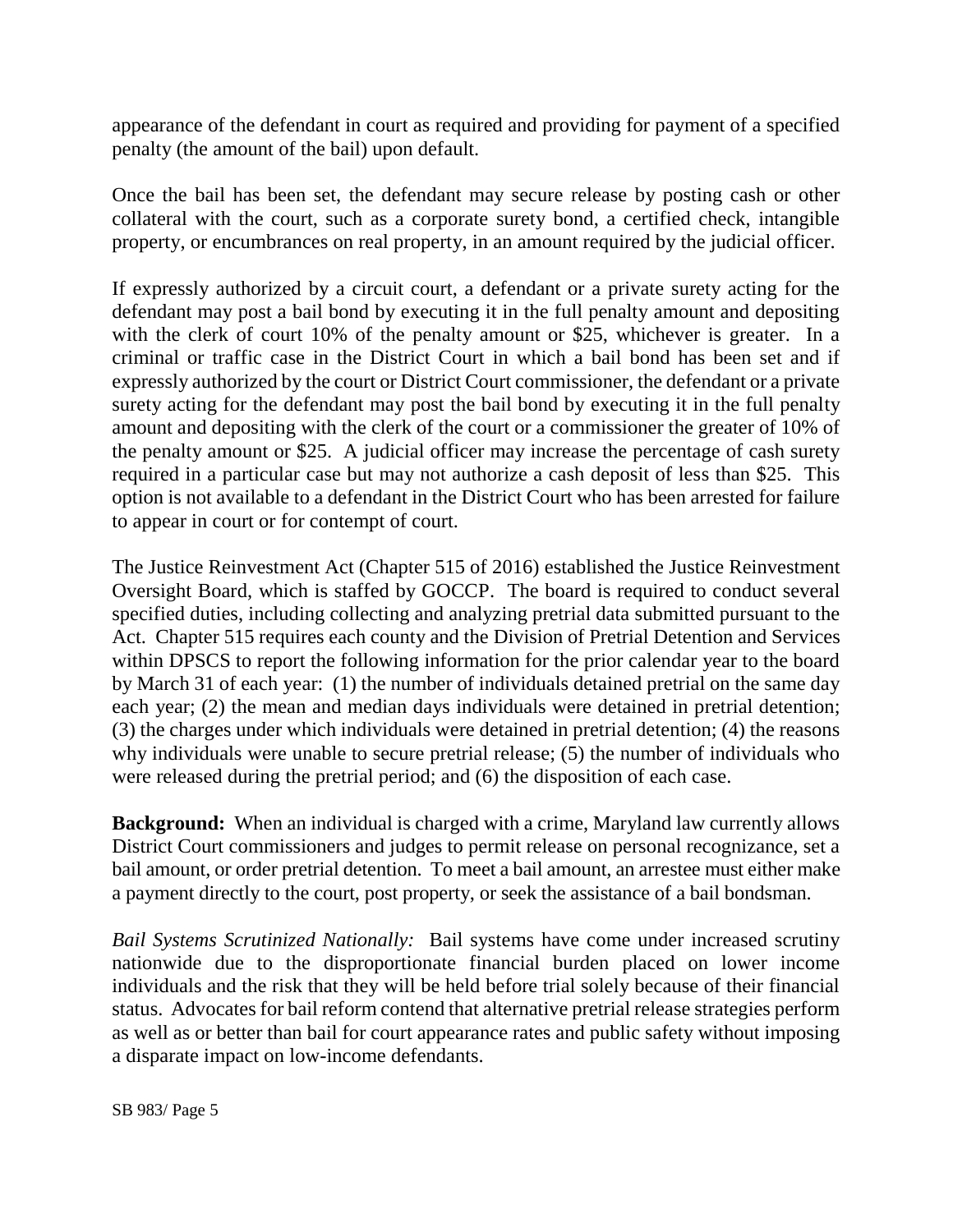In February 2015, the U.S. Department of Justice (DOJ) filed a statement of interest in a case pending in federal district court in Alabama, *Varden v. City of Clanton,* in which an arrestee was held for a week because she could not afford to pay the preset bail for her charges. The DOJ statement argued that such fixed-sum bail schemes violate the Equal Protection Clause of the Fourteenth Amendment because "they essentially mandate pretrial detention for anyone who is too poor to pay the predetermined fee." The case was settled shortly after DOJ filed its statement. Under the settlement agreement, the city agreed to release most individuals arrested for violations of city ordinances on unsecured bonds and to conduct a bail hearing within 48 hours after arrest for anyone who was not released.

In August 2016, DOJ filed an *amicus curiae* brief in *Walker v. City of Calhoun, Georgia*  stating that a bail system that required an arrestee to pay a fixed amount violated the Fourteenth Amendment because it failed to engage in a meaningful consideration of the arrestee's ability to pay the bail and alternatives to money bail. The plaintiff in the case alleged that he was kept in jail for six days because of his inability to pay a \$160 bail, which was determined according to the City of Calhoun's preset bail schedule.

In January 2016, a federal district court granted Mr. Walker's request for a preliminary injunction and ordered the City of Calhoun to implement constitutional post-arrest procedures. The court also prohibited the city from keeping arrestees in custody solely because of their inability to pay their monetary bonds and ordered the city to release present and future misdemeanor arrestees in its custody on personal recognizance or unsecured bond until it can implement lawful procedures. The court also granted Mr. Walker's motion for class certification. The U.S. Court of Appeals for the Eleventh Circuit heard oral arguments in the case on February 23, 2017.

Though the *Varden* and *Walker* cases involve bail schedules and preset bail amounts, DOJ officials have stated that the department's position applies to any system that incarcerates an individual solely because of the individual's inability to pay a cash bond, fee, or fine.

*Imposition of Bail in Maryland:* Maryland does not utilize preset bail schedules or fixed-sum bail systems. Rather, judges and commissioners in Maryland are required to consider a number of factors when determining whether an arrestee is to be held in pretrial detention, released with a money bail, or released on recognizance. According to information provided by the Maryland Judiciary during the 2016 session, approximately 50% of arrestees are released immediately on personal recognizance or by unsecured personal bonds, 10% post bonds the same evening, and 10% post bonds prior to a judicial bail review hearing.

In an advisory letter dated October 11, 2016, the Office of the Attorney General stated its belief that, if presented with an appropriate case, the Court of Appeals would determine that the State's laws and the Maryland Rules require judicial officers to inquire into an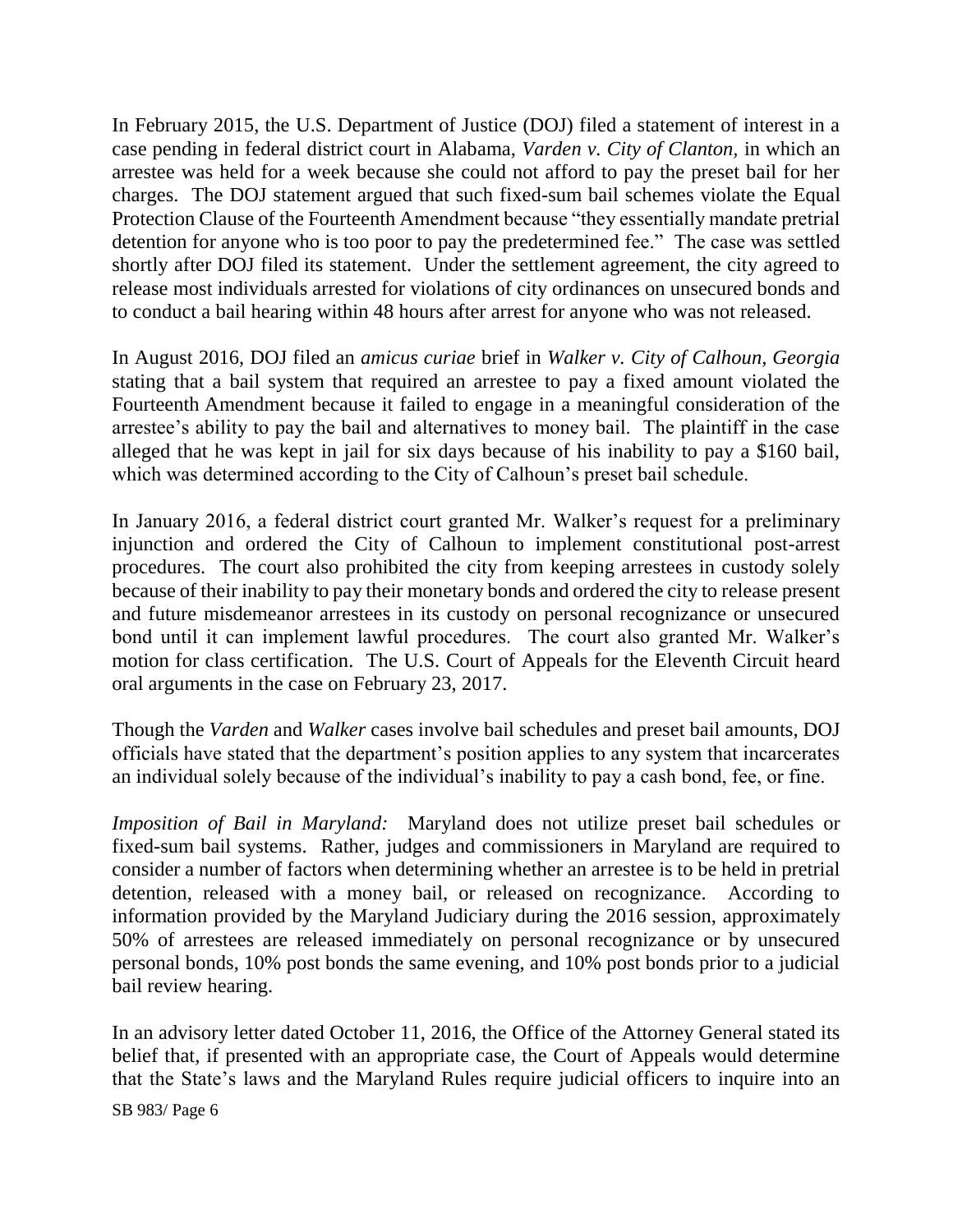arrestee's ability to meet a financial condition of release. The advisory letter concluded that if a judge or commissioner determines that pretrial detention without bail is not necessary, then they "may not impose a financial condition set solely to detain the defendant," and release conditions must be the "least onerous" possible to meet the State's interests in public safety and ensure the appearance of the defendant. The office also determined that if bail is set at a financially unreachable level for a defendant for whom pretrial detention is not justified, the Court of Appeals would likely determine that the bail is excessive under the Eighth Amendment of the U.S. Constitution and Article 25 of the Maryland Declaration of Rights. State law does not require that bail be set within an arrestee's ability to pay.

*Ensuring Least Onerous Conditions:* The Chief Judge of the District Court of Maryland, John P. Morrissey, issued a guidance letter to all District and circuit court judges and District Court commissioners on October 25, 2016, advising them on several aspects of the bail-setting process under current law. In particular, Chief Judge Morrissey cautioned that judicial officers are to apply the "least onerous" conditions that will ensure public safety and the appearance of the defendant and that cash bail is not an appropriate means of ensuring public safety. He also advised that judicial officers should avoid "defendants being detained who do not need to be detained."

Also on October 25, 2016, Maryland Attorney General Brian E. Frosh requested that the Maryland Judiciary's Standing Committee on Rules of Practice and Procedure consider changes to the Maryland Rules to ensure that arrestees do not remain incarcerated solely because they cannot afford bail. The 24-member panel considers proposed amendments to the Maryland Rules of Procedure and submits recommendations for amendments to the Court of Appeals. On February 7, 2017, the Maryland Court of Appeals approved changes to the Maryland Rules regarding pretrial release of criminal defendants.

While the amended Rules still authorize the imposition of financial conditions of release, the Rules (1) establish that unless a judicial officer finds that no permissible nonfinancial condition of release will reasonably ensure the defendant's appearance in court or public safety, the judicial officer must release the defendant on personal recognizance or unsecured bond, with or without conditions; (2) require a judicial officer to impose the least onerous conditions of release to ensure the defendant's appearance as required and ensure public safety; and (3) require a judicial officer to consider the specific facts and circumstances applicable to the defendant, including the defendant's ability to meet financial conditions of release. **Appendix 2 – Summary of Recent Changes to the Maryland Rules Regarding Pretrial Release of Criminal Defendants** contains a summary of recent changes to the Maryland Rules.

**Appendix 3 – Initial Appearances and Outcomes by Jurisdiction** contains statistics on initial appearances and release determinations in the District Court during fiscal 2016.

SB 983/ Page 7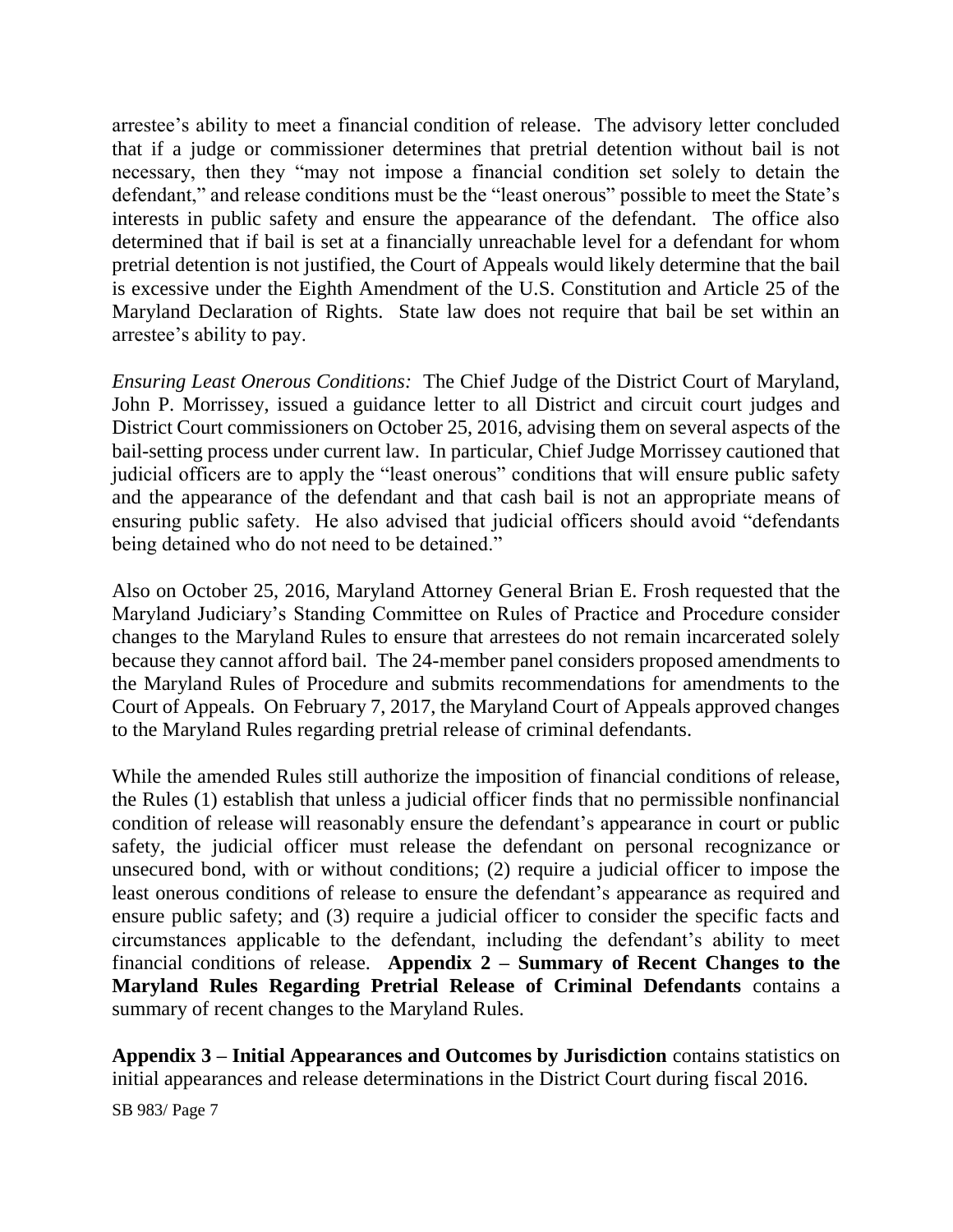**State Expenditures:** Depending on judicial discretion, future general fund expenditures for DPSCS increase if the bill limits the level of anticipated reductions in the pretrial detention population in Baltimore City that may have been realized under the Maryland Rules set to take effect July 1, 2017. The magnitude of this effect cannot be reliably determined at this time.

The bill's fiscal effect depends on pretrial determinations made according to the provisions of the bill compared to those expected under implementation of the Rules set to take effect July 1, 2017. The provisions of the bill that differ from the recently amended Rules and are most likely to affect pretrial release decisions are:

- the requirement under the bill that judicial officers not give preference to any particular condition of release, versus provisions under the amended Rules stating that preference should be given to nonfinancial conditions of release and that the Rules are designed to promote release on recognizance or unsecured bond when necessary;
- the bill's requirement that a judicial officer consider the defendant's ability to pay a financial condition of release, the cost of imposing nonfinancial conditions of release, and restrictions on the individual liberty of the defendant caused by imposing conditions (while the Rules authorize a judicial officer to consider all resources available to a defendant from lawful sources, the Rules do not address the other two considerations);
- the bill's authorization for a judicial officer to set a financial condition of release for safety reasons, versus the provisions under the amended Rules and statements in the letter of advice issued on October 25, 2016, stating that financial conditions of release are not appropriate to address public safety concerns; and
- $\bullet$  the bill's provisions that a judicial officer may not (1) set a financial condition of release higher than necessary to ensure the appearance of the defendant as required or the safety of an alleged victim, other person, or the community and (2) impose a financial condition of release in a form or amount that results in the pretrial detention of the defendant solely because the defendant is financially incapable of meeting the condition (the amended Rules only contain the latter provision).

Given that the Maryland Rules do not take effect until July 1, 2017, the magnitude of the Rules' effect on pretrial detention populations cannot be reliably estimated at this time. According to the Judiciary, District Court commissioners have not received training on the new Rules. However, the October 2016 letter of advice from the Chief Judge of the District Court may provide some guidance on potential effects of the new Rules.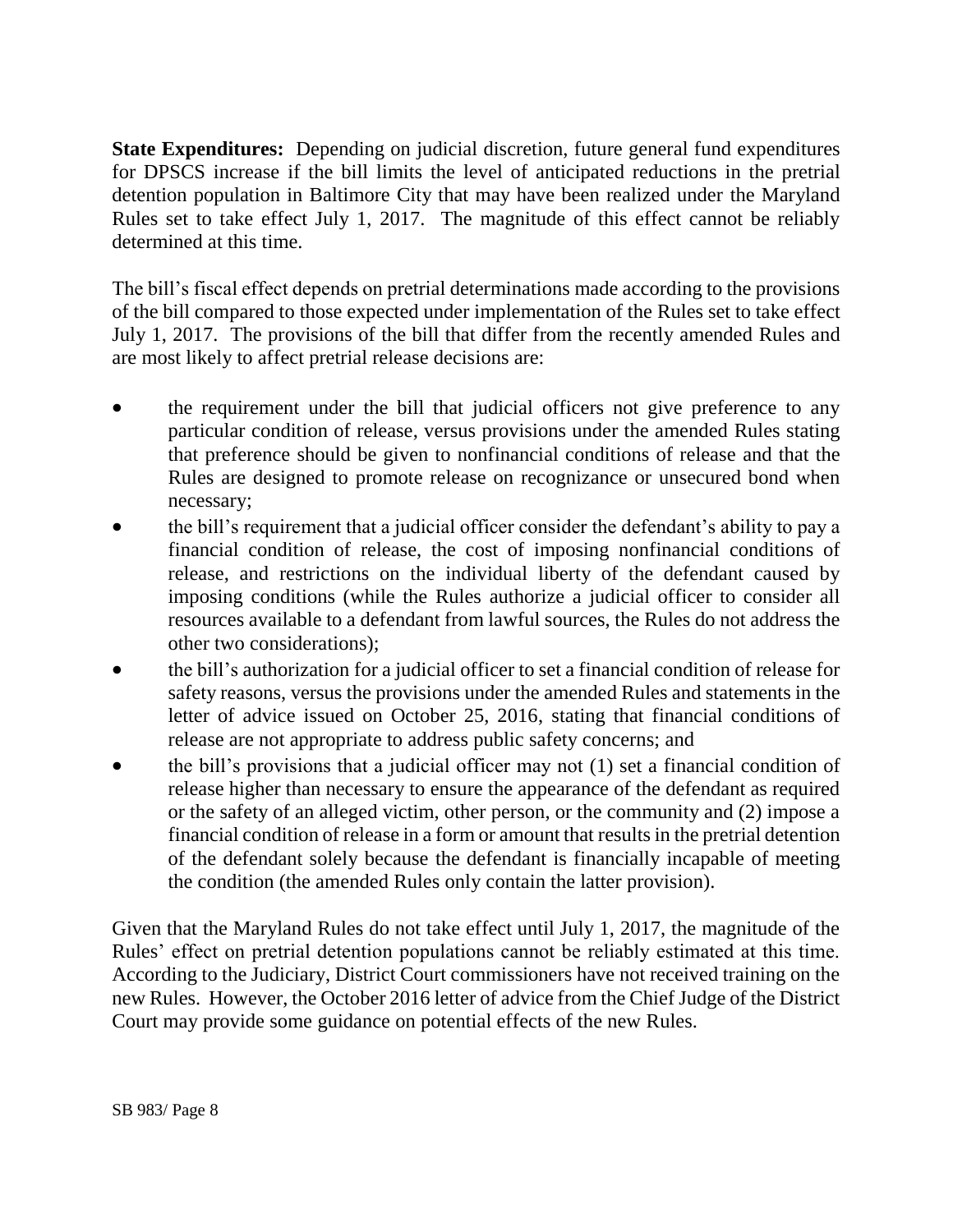As previously mentioned, the Chief Judge of the District Court issued an advisory letter on October 25, 2016, to judicial officers advising that (1) a defendant should be released on personal recognizance, with or without conditions, unless no permissible conditions can assure the defendant's appearance as required or public safety; (2) if a defendant cannot be released on personal recognizance, the judicial officer should impose the least onerous conditions on the defendant to reasonably assure the defendant's appearance in court and public safety; (3) the posting of money or property or use of a compensated surety should be used *only when necessary* to assure the appearance of the defendant, not for the assurance of public safety; (4) financial conditions are not an appropriate way of assuring public safety and should not be imposed to assure the detention of the defendant; (5) a defendant should not be released if there is any reasonable likelihood of danger to others; and (6) financial conditions should not be imposed if a judicial officer knows or has reason to believe the defendant is financially incapable of meeting those conditions, or in order to placate public opinion or punish the defendant.

The advisory letter is based on the Maryland Rules currently in effect and predates approval by the Court of Appeals of the amended Rules set to take effect July 1, 2017. However, the letter is consistent with many of the provisions of the new Rules. It appears that judicial officers are following the advisory provisions of the letter. **Exhibit 1** contains statistics on pretrial release decisions from July 2016 through February 2017.

Based on a comparison of the average percentages for July through September 2016 and November 2016 through February 2017, the percentage of individuals released on recognizance or unsecured personal bond increased by 5.6%, the percentage of individuals held on bail decreased by 11.9%, and the percentage of individuals held without bail increased by 5.2%. The changes in these populations are likely due to individuals previously subjected to low(er) bails being released on personal recognizance or unsecured personal bond and individuals previously subjected to high bails being held without bond. According to the Judiciary, the bill may result in a reversion to pre-advice letter distributions of pretrial release decisions.

The effect of the bill on pretrial release populations in Baltimore City depends on the number of defendants in these two categories who are able to afford their respective bails and the extent to which judicial officers impose high bails on defendants who present public safety concerns. However, it should be noted that individuals currently being held without bond who were previously subject to high bails may have been held on bail in such high amounts that the *de facto* effect was being held without bond. Also, individuals released on personal recognizance or unsecured personal bond who were previously held on low(er) bails may have secured their release by posting bonds.

Finally, it is unclear how the following two provisions of the bill work together: (1) the prohibition on a judicial officer setting a financial condition of release higher than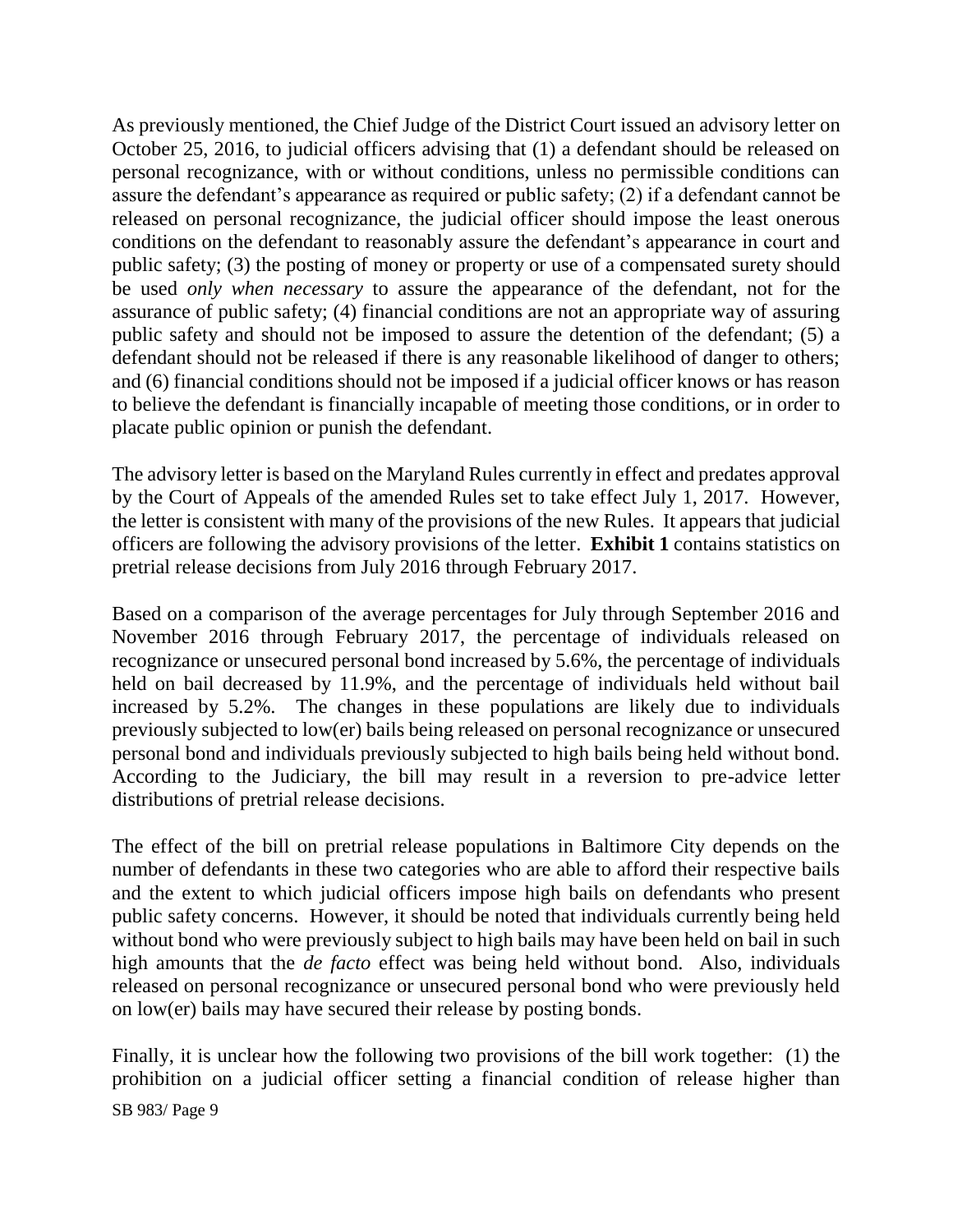necessary to ensure the defendant's appearance as required or address safety concerns; and (2) the bill's prohibition on a judicial officer imposing a financial condition on a defendant in a form or amount that results in the detention of the defendant solely because the defendant is financially incapable of meeting the condition. Should judicial officers determine that a defendant for whom a high bail is justified is financially incapable of posting that bail, judicial officers may opt to hold the defendant without bond instead of imposing bail.

| <b>Exhibit 1</b>                                         |
|----------------------------------------------------------|
| <b>Pretrial Release Decisions at Initial Appearances</b> |
| <b>Before District Court Commissioners</b>               |
| July 2016 through February 2017                          |

|                            |                      | <b>Personal Recognizance</b> |             |                     |
|----------------------------|----------------------|------------------------------|-------------|---------------------|
|                            | <b>Total Initial</b> | and Unsecured                | <b>Held</b> | <b>Held</b>         |
| <b>Month</b>               | <b>Appearances</b>   | <b>Personal Bond</b>         | on Bail     | <b>Without Bail</b> |
| <b>July 2016</b>           | 12,169               | 47.6%                        | 41.7%       | 8.6%                |
| August 2016                | 12,288               | 46.3%                        | 42.1%       | 9.1%                |
| September 2016             | 11,778               | 47.5%                        | 41.6%       | 8.8%                |
| October 2016               | 11,434               | 48.6%                        | 38.9%       | 10.5%               |
| November 2016              | 10,578               | 54.2%                        | 29.5%       | 14.1%               |
| December 2016              | 10,185               | 51.7%                        | 30.8%       | 15.0%               |
| January 2017               | 11,630               | 51.8%                        | 30.2%       | 13.9%               |
| February 2017              | 11,256               | 53.4%                        | 29.2%       | 13.2%               |
|                            |                      |                              |             |                     |
| Source: Maryland Judiciary |                      |                              |             |                     |

The Division of Pretrial Detention and Services within DPSCS advises that it does not foresee an operational or fiscal impact as a result of the bill. DPSCS staffing and funding levels have not been altered in anticipation of the amended Rules. Should the bill result in a reversion to previous pretrial detention populations, then DPSCS experiences minimal changes to budgeted variable costs for pretrial detentions.

SB 983/ Page 10 DPSCS advises that unless it can close entire facilities or significant portions of detention facilities, the department is unlikely to experience significant changes in expenditures due to changes in the pretrial detention population. For State detention facilities, the average total cost per inmate, including overhead, is estimated at \$6,478 per month. Excluding overhead, the average cost of housing a new State detainee (including variable health care costs) is about \$880 per month. Excluding all health care, the average variable costs total about \$290 per month. The total cost per inmate in a State detention facility increased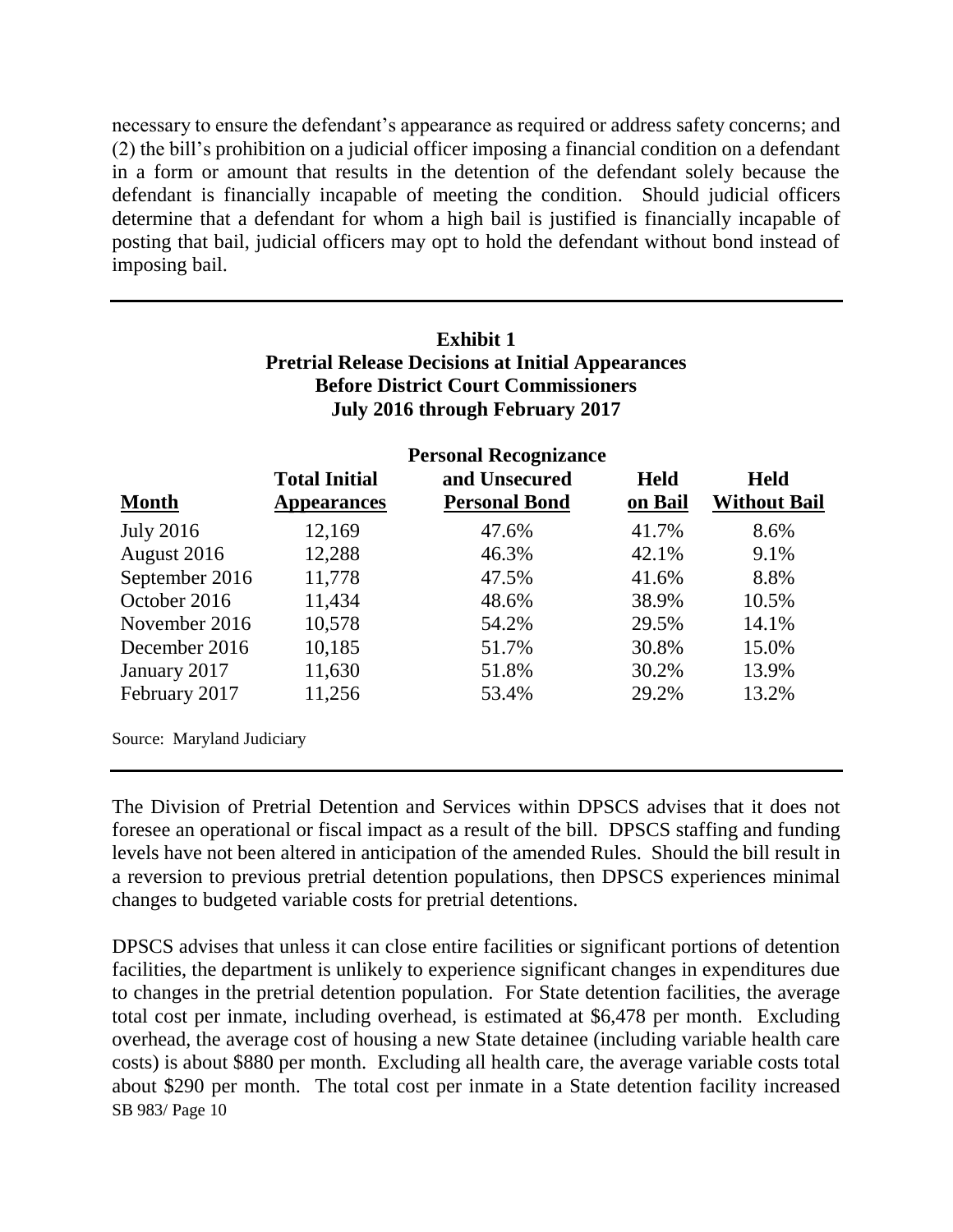significantly between fiscal 2015 and 2016. According to DPSCS, this increase is due to a significant decrease in the average daily population in State detention facilities.

Finally, should the Rules have resulted in increased use of pretrial services in Baltimore City, DPSCS avoids costs that would otherwise be incurred for the expansion of its pretrial services program. The fiscal 2018 budget includes \$6.3 million for PRSP, and PRSP has 88 positions.

**Local Expenditures:** Depending on judicial discretion, if the bill limits the anticipated reductions in the local pretrial detention population that may have been experienced under the Maryland Rules set to take effect July 1, 2017, then future local incarceration expenditures increase, partially offset by potential cost avoidance relating to an increased demand for pretrial detention services. While the Rules do not require local jurisdictions to establish pretrial services programs or expand existing pretrial services programs, should local jurisdictions otherwise decide to pursue those courses of action in response to the implementation of the amended Rules, the bill's provisions eliminate any such future expenditures. The magnitude of this impact cannot be reliably determined at this time.

As with DPSCS, based on the information available at this time, local jurisdictions have not altered their funding or staffing levels in response to the future implementation of the amended Rules or in response to the advisory letter. Therefore, any reversion to pre-advisory letter policies results in minimal changes to budgeted variable costs to maintain pretrial detention populations.

**Exhibit 2** contains information on local jurisdictions with pretrial services units, based on information from legislative reports and recent developments. Based on the most recent available information, 11 counties have pretrial services units. The programs vary in their policies and duties.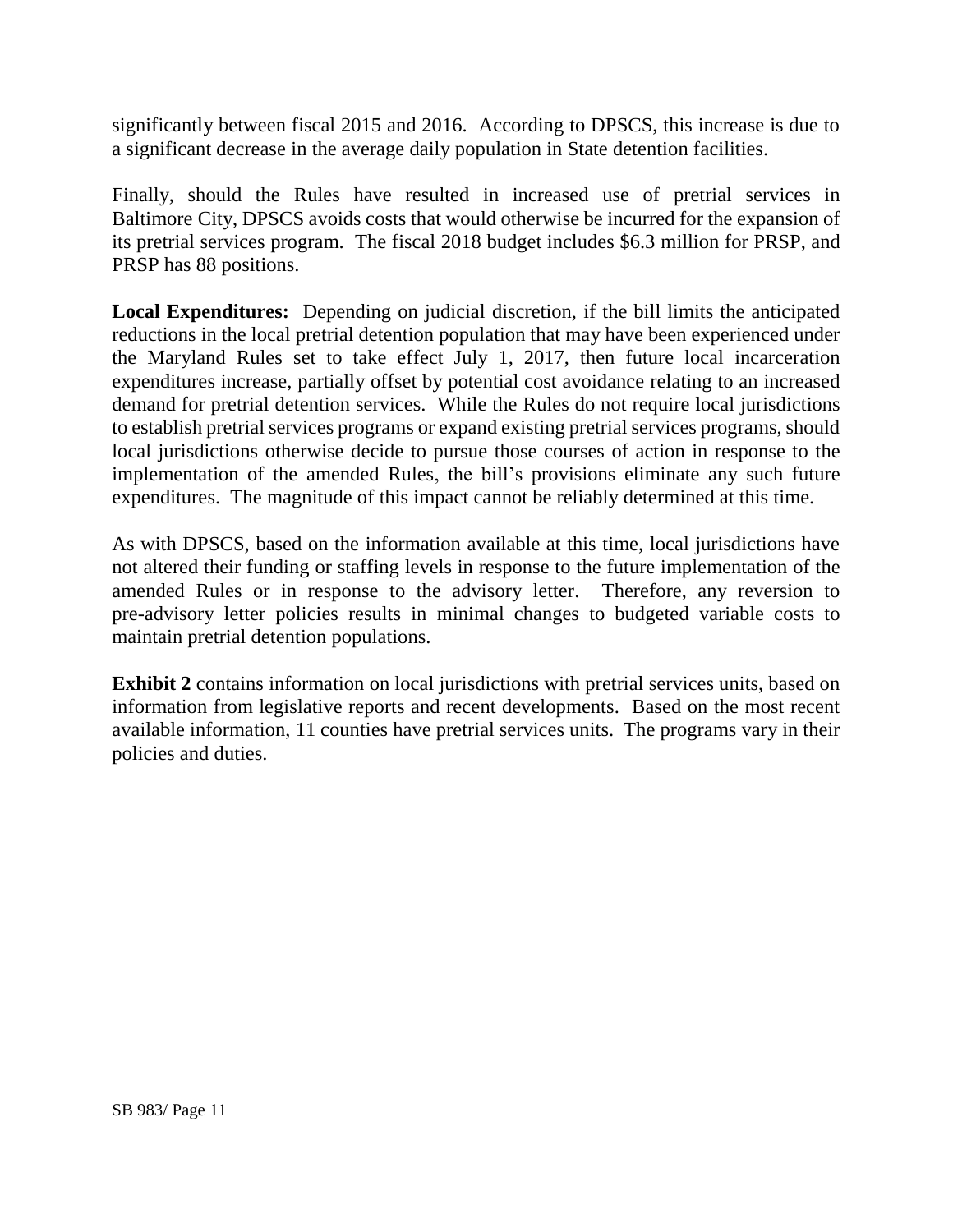### **Exhibit 2 Pretrial Services Units in Local Jurisdictions**

| <b>Jurisdictions with Pretrial Services Units</b> | <b>Jurisdictions Without Pretrial Services Units</b> |
|---------------------------------------------------|------------------------------------------------------|
|                                                   |                                                      |
| <b>Anne Arundel County</b>                        | <b>Allegany County</b>                               |
| <b>Baltimore City</b>                             | <b>Caroline County</b>                               |
| <b>Baltimore County</b>                           | Cecil County                                         |
| <b>Calvert County</b>                             | <b>Charles County</b>                                |
| Carroll County                                    | <b>Garrett County</b>                                |
| <b>Frederick County</b>                           | <b>Howard County</b>                                 |
| <b>Harford County</b>                             | <b>Kent County</b>                                   |
| <b>Montgomery County</b>                          | Queen Anne's County                                  |
| Prince George's County                            | <b>Somerset County</b>                               |
| St. Mary's County                                 | <b>Talbot County</b>                                 |
| <b>Wicomico County</b>                            | <b>Washington County</b>                             |
|                                                   | <b>Worcester County</b>                              |
|                                                   |                                                      |

Source: Task Force to Study the Laws and Policies Relating to Representation of Indigent Criminal Defendants by the Office of the Public Defender – Survey by Pretrial Justice Institute; Maryland Association of Counties; Department of Legislative Services

This analysis does not address any potential changes to the failure to appear rates in local jurisdictions resulting from implementation of the amended Rules. While the October 25, 2016 advisory letter states many of the principles in the amended Rules, the most recent available data for monthly failures to appear in the District Court is through February 2017. According to the Judiciary, this data is not a reflection of any effect of the advisory letter, as any case that was initiated in November 2016 will not come to court for approximately 90 to 120 days or longer. The Judiciary also notes that whether a case was generated by an initial appearance or judicial bail review conducted after October 25, 2016, cannot be determined from current available statistics without tracking individual cases and researching for the presence of a failure to appear in any of those cases.

## **Additional Information**

**Prior Introductions:** None.

**Cross File:** HB 1215 (Delegate Anderson, *et al.*) - Judiciary.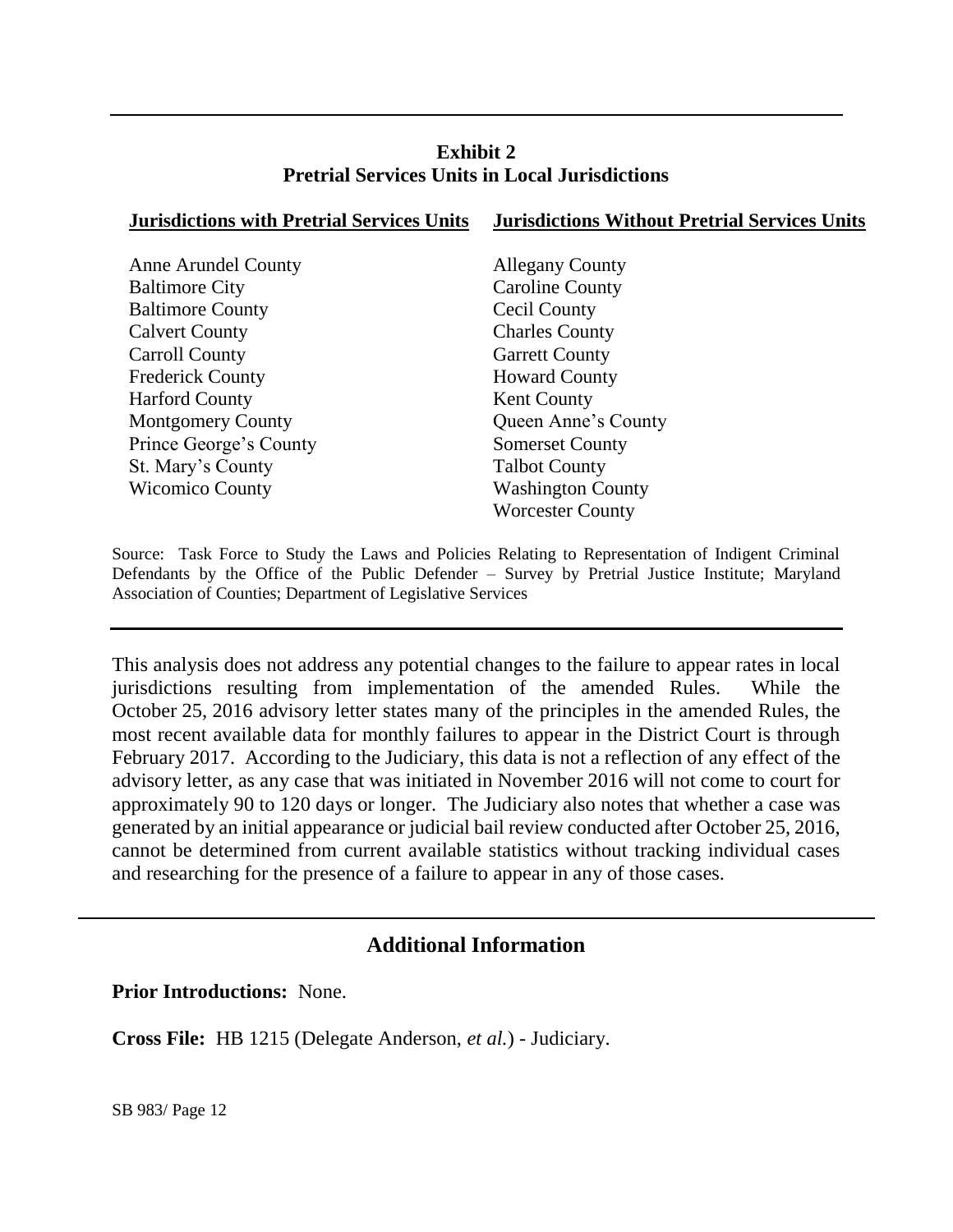**Information Source(s):** Baltimore, Dorchester, Garrett, and Montgomery counties; Maryland Association of Counties; Maryland State Commission on Criminal Sentencing Policy; Judiciary (Administrative Office of the Courts); Office of the Public Defender; State's Attorneys' Association; Department of Public Safety and Correctional Services; Department of Legislative Services

| <b>Fiscal Note History:</b> | First Reader - February 28, 2017       |
|-----------------------------|----------------------------------------|
| md/kdm                      | Third Reader - April 4, 2017           |
|                             | Revised - Amendment(s) - April 4, 2017 |

Analysis by: Amy A. Devadas Direct Inquiries to:

(410) 946-5510 (301) 970-5510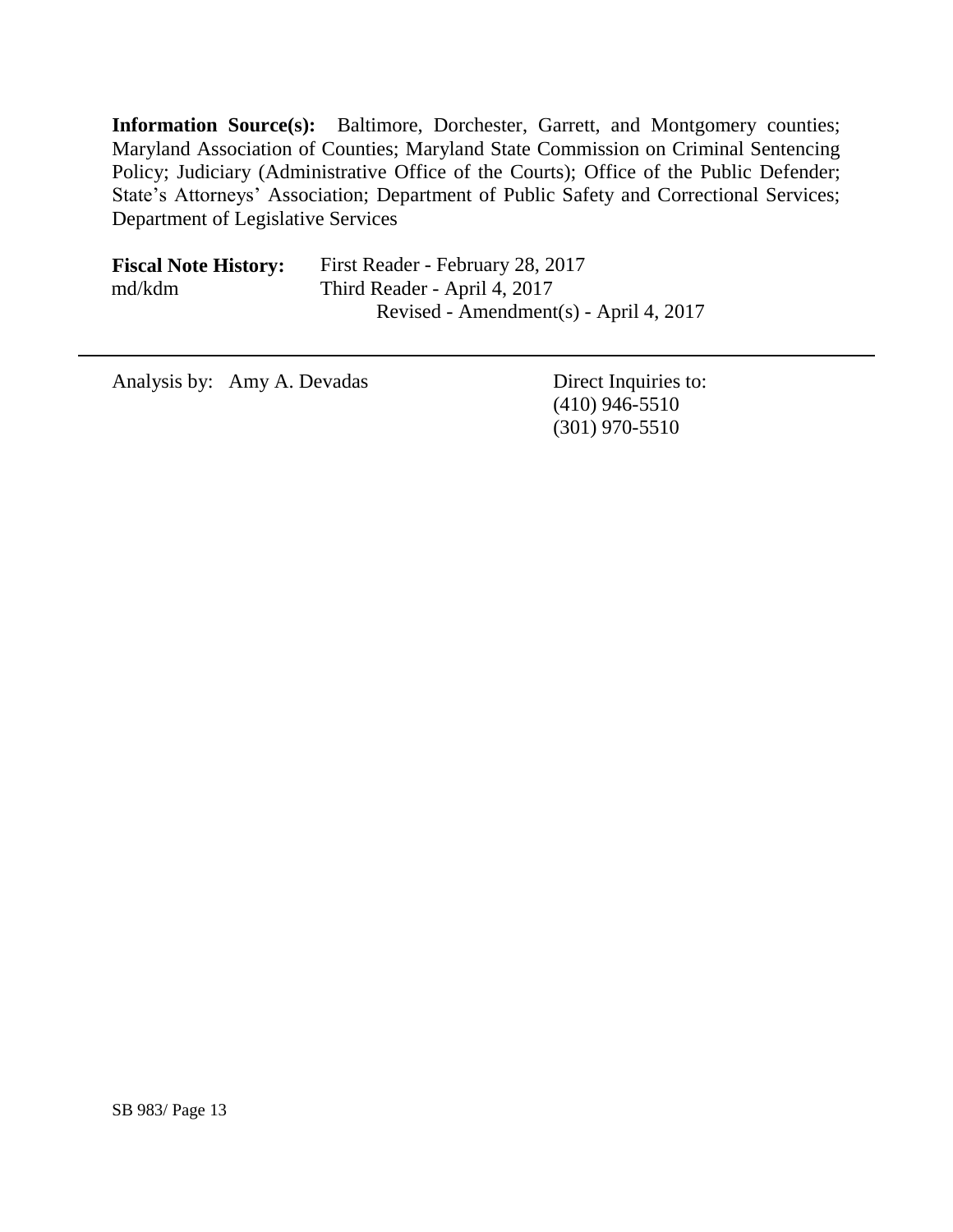## **Appendix 1 – Defendants Ineligible for Pretrial Release by a District Court Commissioner**

Please refer to § 5-202 of the Criminal Procedure Article for complete information on defendants who are not eligible for pretrial release by a District Court commissioner.

### *In General*

In most cases, pretrial release determinations are made at the defendant's initial appearance before a District Court commissioner. A commissioner may not, however, authorize the release of certain defendants, including defendants who are registered sex offenders in the State or defendants required to register as a sex offender by another jurisdiction/court/government and defendants charged:

- with a crime punishable by life imprisonment;
- with escaping from a correctional facility or any other place of confinement in the State;
- as a drug kingpin;
- with a crime of violence (as defined under § 14-101 of the Criminal Law Article), if the defendant has been previously convicted of a crime of violence under the laws of this State, has been convicted under the laws of another state of a crime classified as a crime of violence in Maryland or has been convicted of specified weapons-related offenses; and
- with violating the provisions of a domestic violence protective order (temporary or otherwise) ordering the defendant to refrain from abusing or threatening to abuse a person eligible for relief (applies to orders issued by a court in Maryland, by another state, or by a Native American tribe).

### *Repeat Offender – Defendant Charged with a Specified Crime Who Has a Prior Conviction for a Specified Crime*

A District Court commissioner may not authorize the pretrial release of a defendant charged with one of the following crimes *if the defendant has previously been convicted of a crime of violence or one of the following crimes*:

- wearing, carrying, or transporting a handgun under § 4-203 of the Criminal Law Article;
- use of a handgun or an antique firearm in commission of a crime under § 4-204 of the Criminal Law Article;

SB 983/ Page 14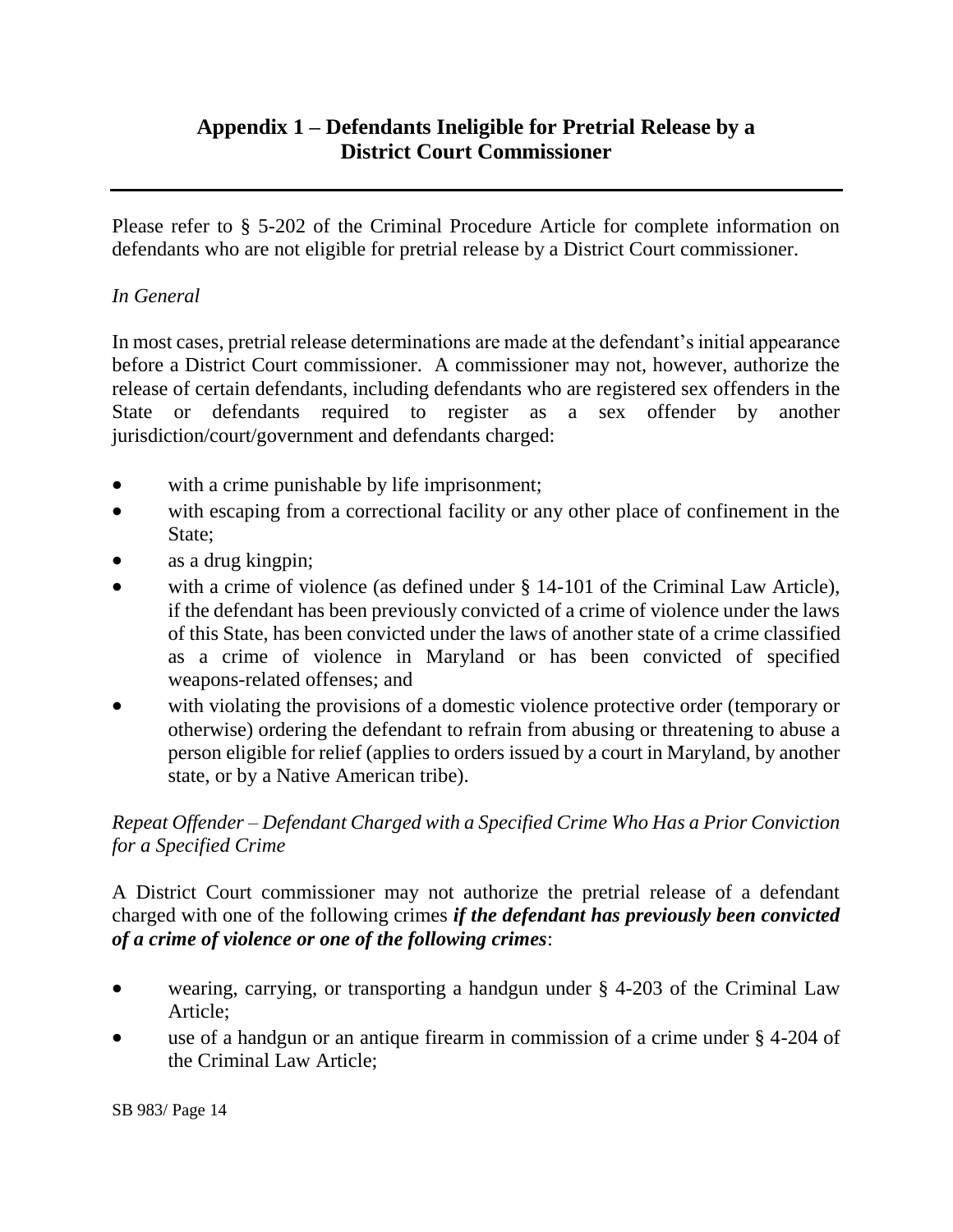- violating prohibitions relating to assault weapons under § 4-303 of the Criminal Law Article;
- use of a machine gun in a crime of violence under § 4-404 of the Criminal Law Article;
- use of a machine gun for an aggressive purpose under § 4-405 of the Criminal Law Article;
- use of a weapon as a separate crime under § 5-621 of the Criminal Law Article;
- possession of a regulated firearm under § 5-133 of the Public Safety Article;
- transporting a regulated firearm for unlawful sale or trafficking under § 5-140 of the Public Safety Article; or
- possession of a rifle or shotgun by a person with a mental disorder under § 5-205 of the Public Safety Article.

### *Repeat Offender – Defendant Charged with Committing a Specified Crime While Released on Bail or Personal Recognizance on a Prior Charge of Committing a Specified Crime*

A District Court commissioner also may not authorize the pretrial release of a defendant charged with committing one of the following crimes *while the defendant was released on bail or personal recognizance for a pending prior charge of committing one of the following crimes*:

- aiding, counseling, or procuring arson in the first degree;
- arson in the second degree or attempting, aiding, counseling, or procuring arson in the second degree;
- burglary in the first, second, or third degree;
- child abuse or sexual abuse of a minor;
- manufacture or possession of a destructive device;
- various offenses related to controlled dangerous substances (CDS), except for possessing or administering CDS;
- manslaughter by vehicle or vessel; and
- a crime of violence.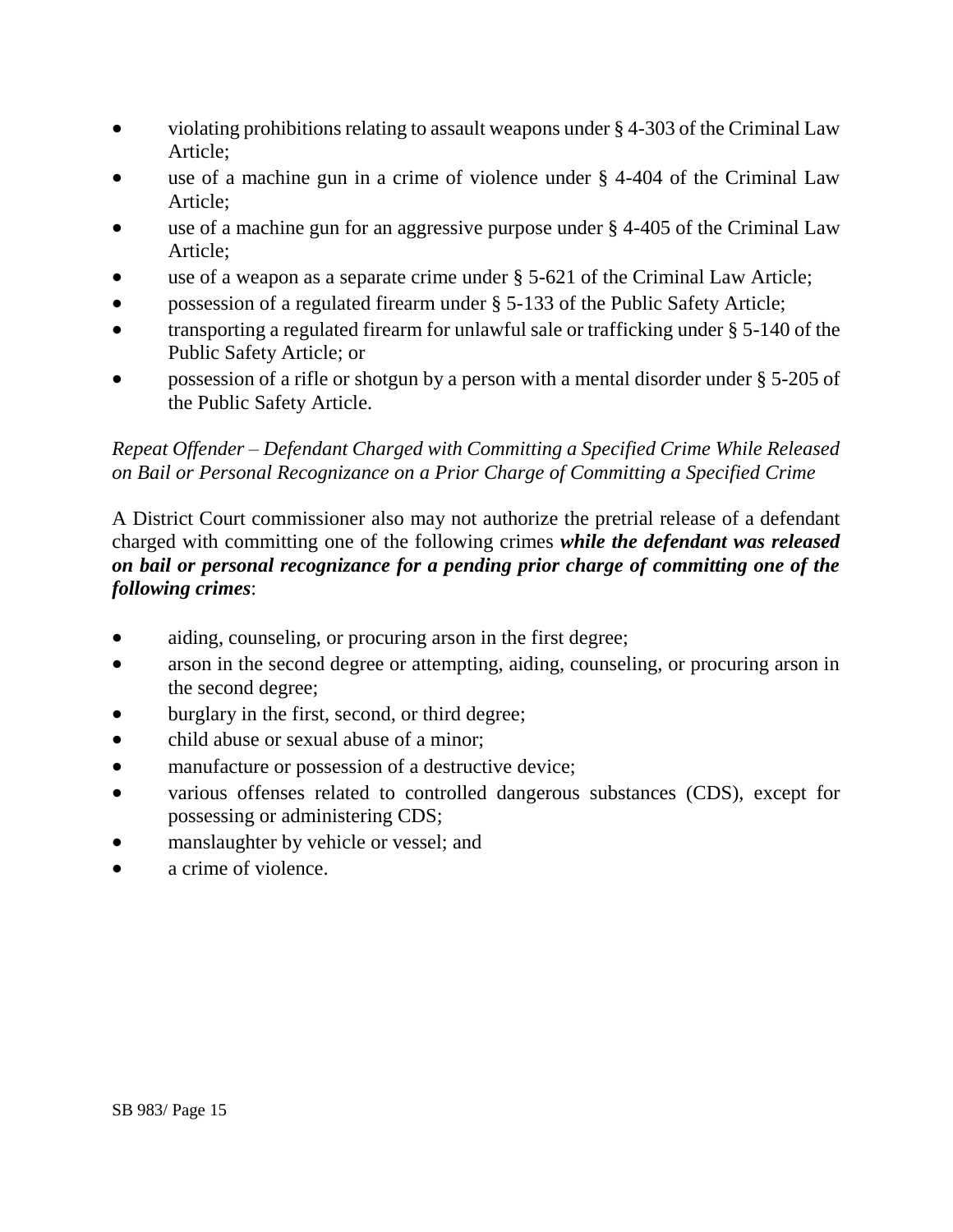## **Appendix 2 – Summary of Recent Changes to the Maryland Rules Regarding Pretrial Release of Criminal Defendants (Effective July 1, 2017)**

On February 7, 2017, the Maryland Court of Appeals approved significant changes to the Maryland Rules on pretrial release of defendants. The rules take effect July 1, 2017.

*General Principles:* The new rules are designed to promote the release of defendants on their own recognizance or unsecured bond, when necessary. A judicial officer should impose additional conditions on release only if needed to ensure the defendant's appearance in court; to protect the community, victims, witnesses, or other persons; and to maintain the integrity of the judicial process, as demonstrated by the circumstance of the individual case. Preference should be given to additional conditions without financial terms.

*Interpretation of Rules:* The rules must be construed to permit the release of a defendant pending trial except if the judicial officer finds that if the defendant is released, there is a reasonable likelihood that the defendant will not appear as required or will be a danger to the victim, witnesses, another person, or the community.

*Individualized Consideration:* A judicial officer must consider the specific facts and circumstances applicable to the defendant when determining whether or on what conditions to release a defendant, including the ability of the defendant to meet a special condition of release with financial terms or comply with a special condition.

*Least Onerous Conditions:* If a judicial officer determines that a defendant should be released other than on personal recognizance or unsecured bond with special conditions, the judicial officer must impose the least onerous condition(s) of release to reasonably ensure the defendant's appearance in court and the safety of specified individuals and the community.

*Priority Given to Release on Personal Recognizance or Unsecured Bond:* Except as prohibited under § 5-101 or § 5-202 of the Criminal Procedure Article (no personal recognizance for specified defendants and individuals ineligible for pretrial release by a District Court commissioner), unless the judicial officer finds that no permissible nonfinancial condition of release will reasonably ensure the appearance of the defendant or safety of victims, witnesses, other persons, or the community, the judicial officer must release the defendant on personal recognizance or unsecured bond, with or without special conditions. If the judicial officer makes such a finding, the judicial officer must state the basis for it on the record.

SB 983/ Page 16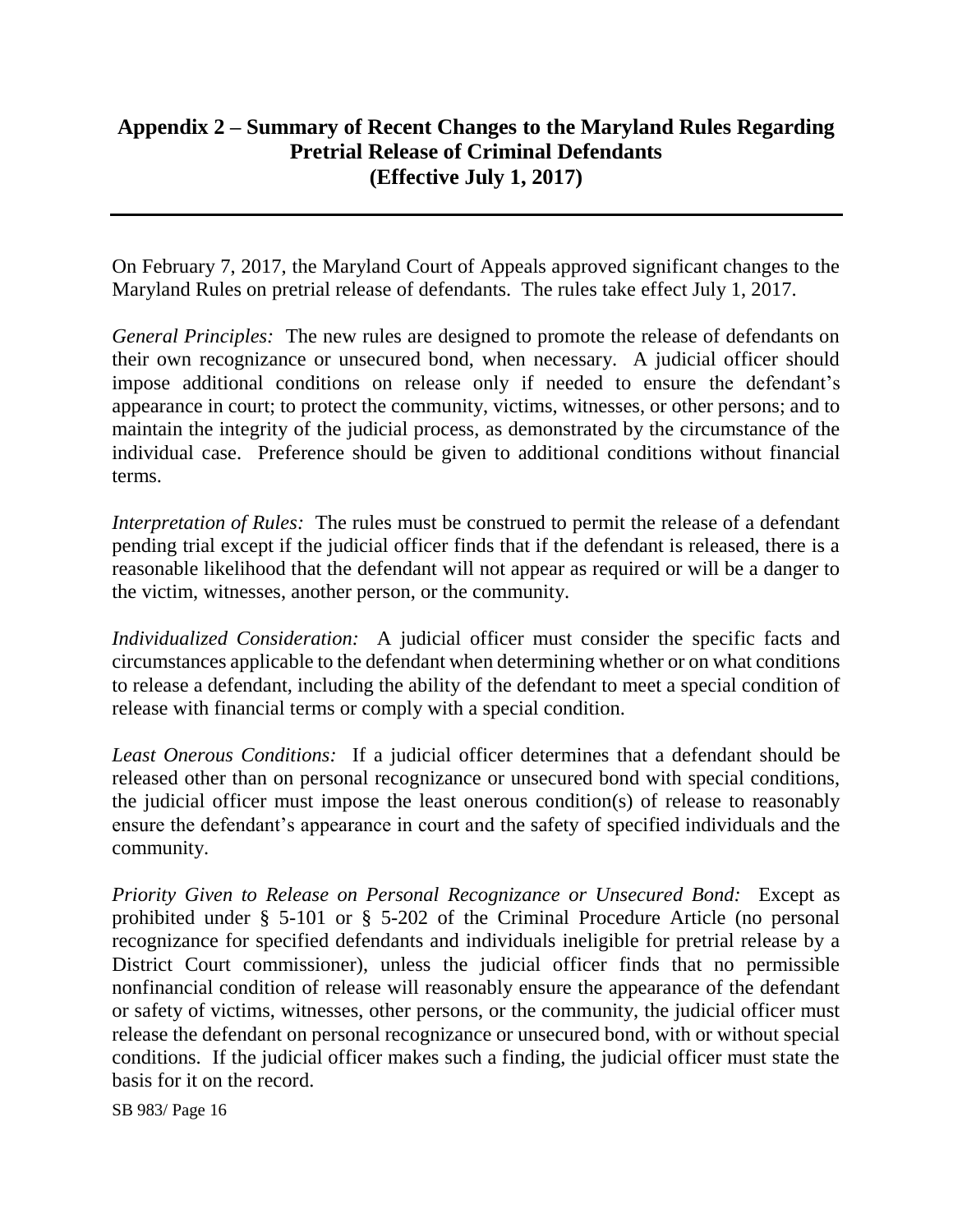*Required Conditions of Release:* The following conditions of release are required for all defendants: (1) the defendant will not engage in any criminal conduct while on pretrial release; and (2) the defendant will appear in court when required to do so.

*Special Conditions of Release:* Special conditions of release that may be imposed on a defendant include:

- statutory conditions to stop or prevent witness intimidation, including a general no-contact order;
- reasonable travel or residential restrictions;
- maintaining or seeking employment;
- maintaining or commencing an education program;
- a reasonable curfew;
- refraining from possessing a firearm, destructive device, or dangerous weapon;
- refraining from use of alcohol, narcotics, or controlled dangerous substances;
- medical, psychological, or psychiatric treatment or drug/alcohol counseling;
- electronic monitoring;
- **•** periodic reporting to designated supervisory persons;
- committing the defendant to the custody or supervision of a designated person or organization that agrees to supervise the defendant and assist in ensuring the defendant's appearance in court;
- execution of unsecured bonds by the defendant and an uncompensated surety who meets specified requirements;
- execution of a bond secured by the deposit of collateral security of a value in excess of 10% of the penalty amount of the bond or by the obligation of a surety, including a surety insurer acceptable to the judicial officer (preference to uncompensated surety with personal relationship to the defendant and posting of collateral security by that surety); and
- any other lawful condition that will help ensure the appearance of the defendant or safety of specified individuals or the community.

*Consideration of Defendant's Resources:* A judicial officer may not impose a special condition of release with financial terms in a form or amount that results in the pretrial detention of the defendant solely because of the defendant's inability to meet the financial condition. The judicial officer may consider resources available to the defendant from all lawful sources when determining the defendant's ability to meet a financial condition of release.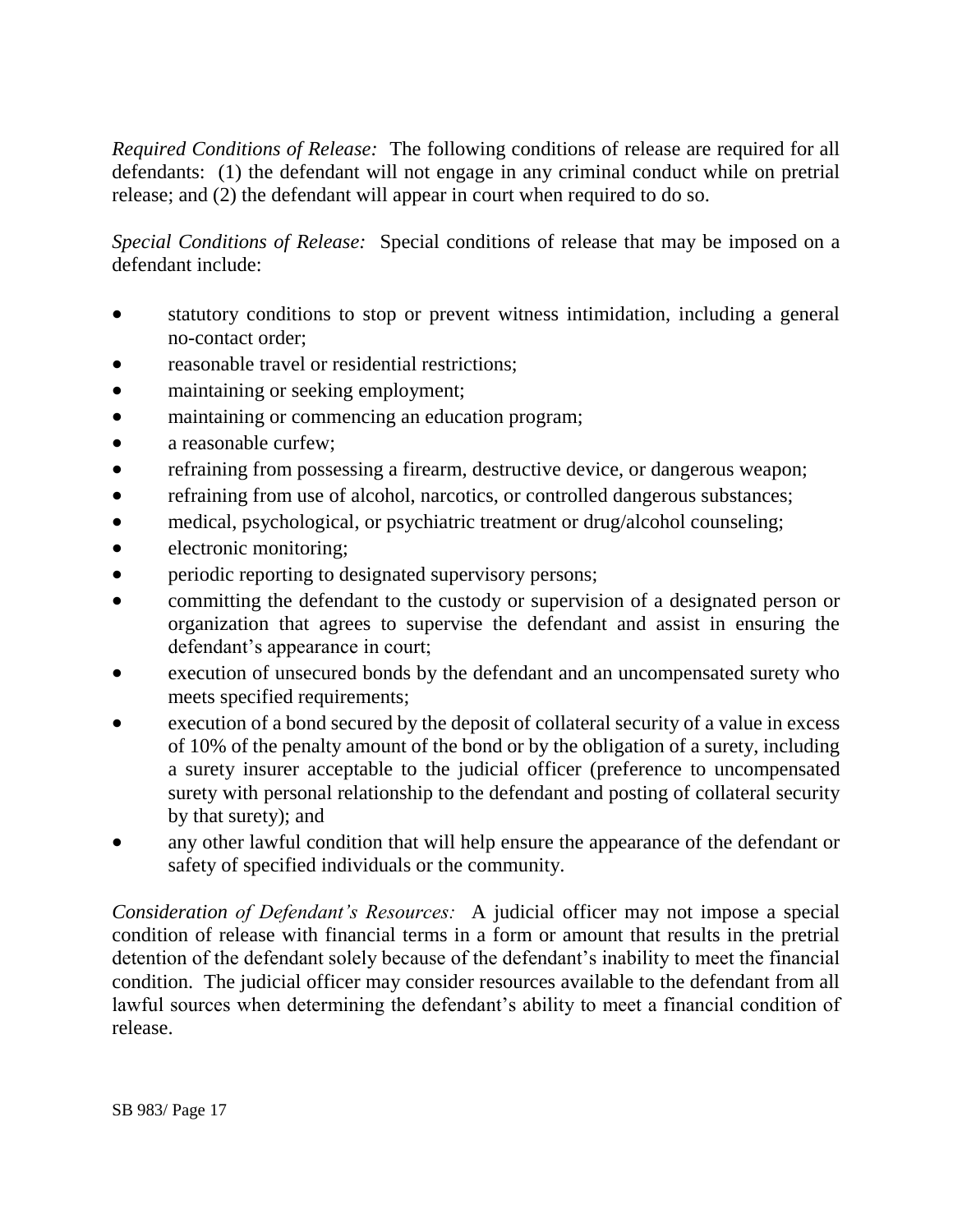*Imposition of Special Conditions:* Special conditions of release with financial terms are appropriate only to ensure the appearance of the defendant and may not be imposed solely to prevent future criminal conduct during the pretrial period or to protect the safety of any person or the community or to punish the defendant or placate public opinion. Judicial officers may not use a predetermined charge-based schedule to set financial terms of release.

The judicial officer may also impose one or more special conditions of release if the officer finds that such conditions are necessary to ensure the defendant's appearance and protect the safety of victims, other persons, or the community.

*Recommendations by Pretrial Services Units:* When determining whether or not to release a defendant and the conditions of release, a judicial officer must consider the recommendations of a pretrial services unit that has administered a validated risk assessment to the defendant and is willing to provide an acceptable level of supervision over the defendant during the pretrial period if asked to do so.

*Additional Factors for Consideration:* Additional factors the judicial officer must consider are:

- the nature and circumstances of the offense charged, the nature of the evidence against the defendant, and the potential sentence upon conviction;
- the defendant's prior record of appearance at court proceedings or flight to avoid prosecution or failure to appear at court proceedings;
- the defendant's family ties, employment status and history, financial resources, reputation, character and mental condition, length of residence in the community, and length of residence in this State;
- any request made under § 5-201 of the Criminal Procedure Article for reasonable protections for the safety of the victim;
- any recommendation of an agency that conducts pretrial release investigations;
- any information presented by the State's Attorney and any recommendation of the State's Attorney;
- any information presented by the defendant or defendant's attorney;
- the danger of the defendant to the alleged victim, another person, or the community;
- the danger of the defendant to himself or herself; and
- any other factor bearing on the risk of a willful failure to appear and the safety of the alleged victim, another person, or the community, including all prior convictions and any prior adjudications of delinquency that occurred within three years of the date the defendant is charged as an adult.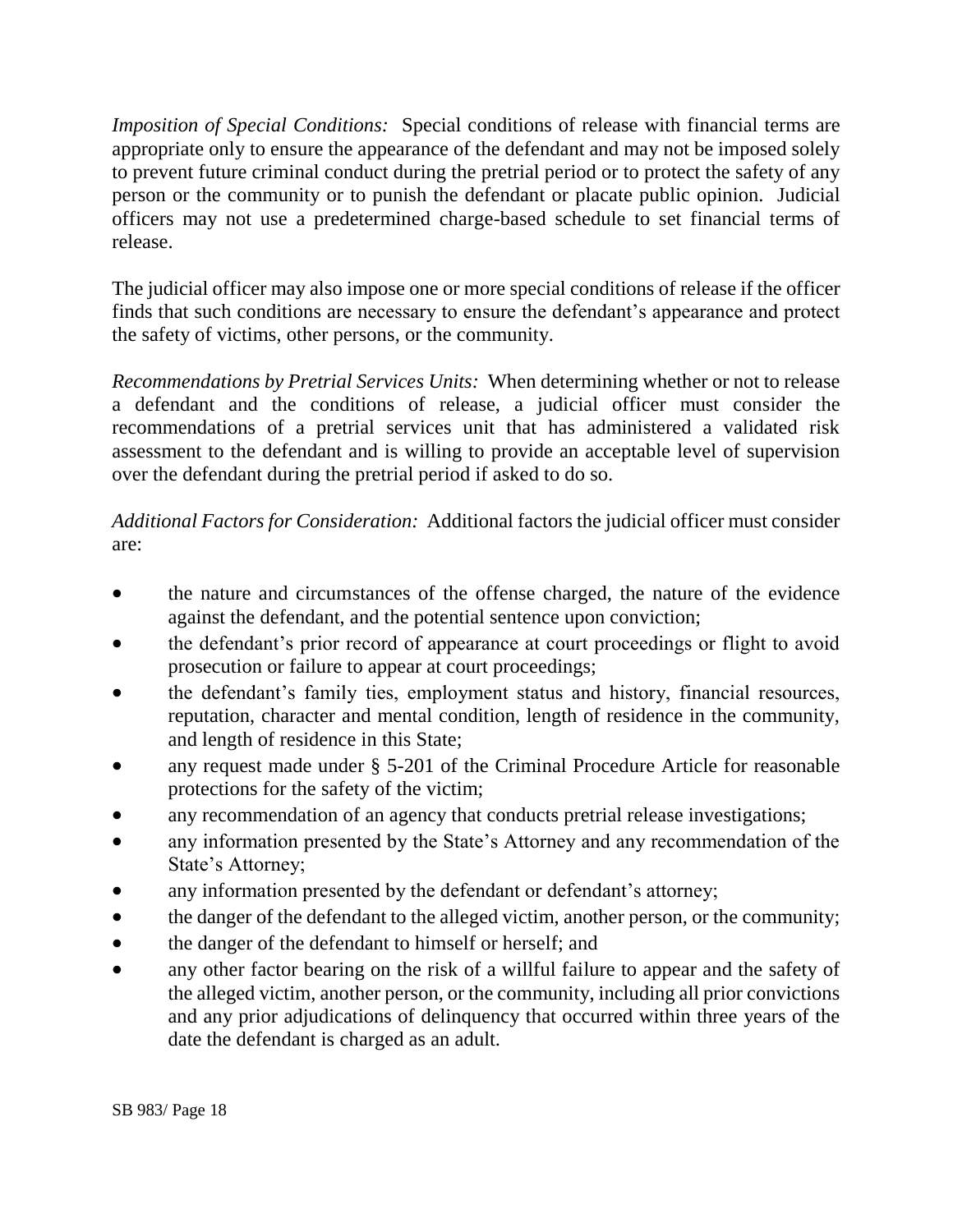*Refunds of Posted Collateral Security:* If the judicial officer requires collateral security, the officer must advise the defendant that any posted cash or property will be refunded at the conclusion of the criminal proceedings if the defendant has not defaulted in the performance of the conditions of the bond.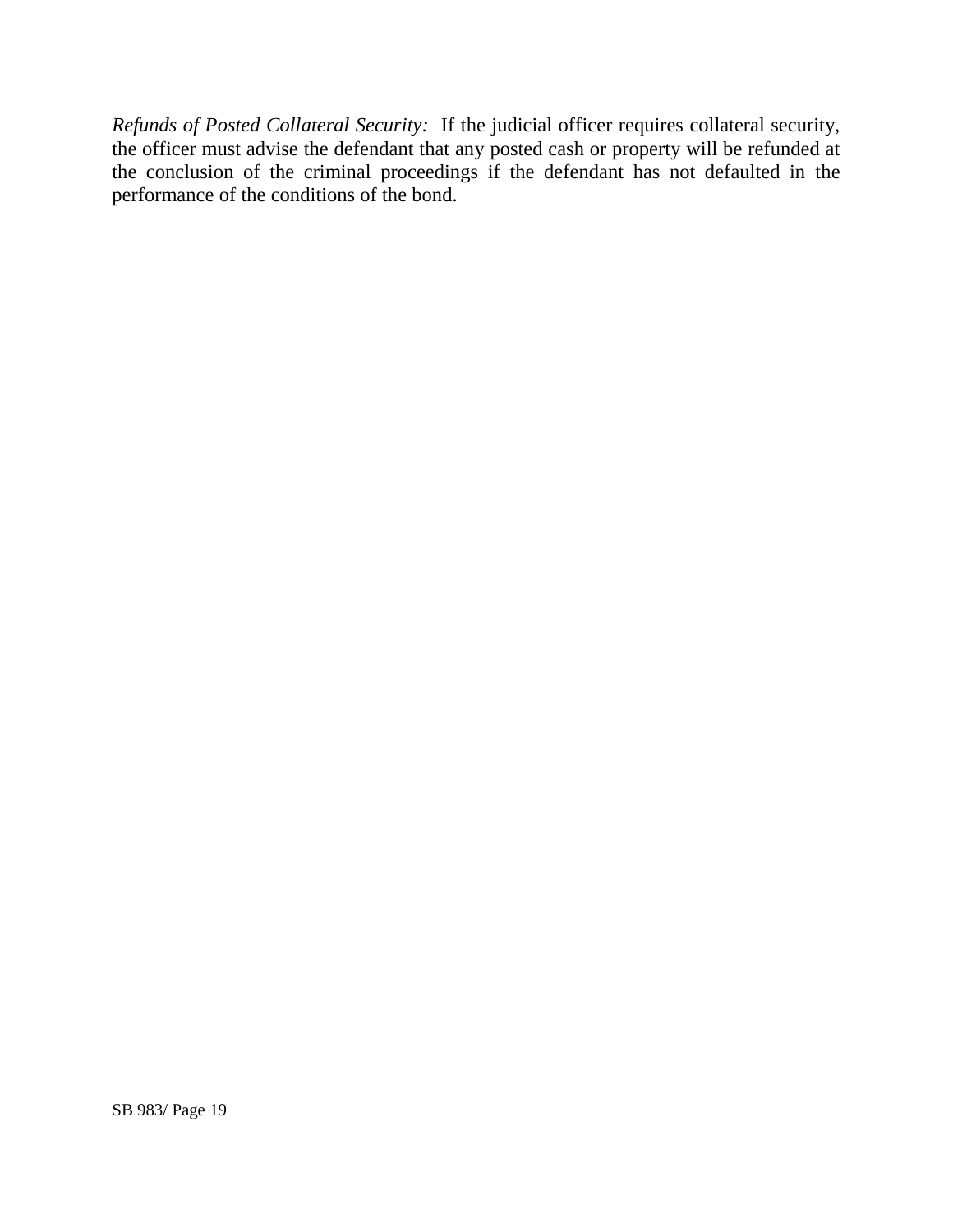|                       | Number of<br><b>Initial</b> | N <sub>0</sub><br>Probable<br><b>Cause</b> | <b>Personal</b> | <b>Unsecured</b><br>Personal | % Personal<br><b>Recognizance and</b><br><b>Unsecured</b> | Held           | % Held         | <b>Held</b><br>Without | % Held<br>Without |
|-----------------------|-----------------------------|--------------------------------------------|-----------------|------------------------------|-----------------------------------------------------------|----------------|----------------|------------------------|-------------------|
| <b>County</b>         | <b>Appearances</b>          | <b>Release</b>                             | Recognizance    | <b>Bond</b>                  | <b>Personal Bond</b>                                      | <b>On Bail</b> | <b>On Bail</b> | <b>Bail</b>            | <b>Bail</b>       |
| Allegany              | 2,201                       | 25                                         | 580             | 65                           | 30.4%                                                     | 1,175          | 53.4%          | 345                    | 15.7%             |
| Anne Arundel          | 13,699                      | 579                                        | 6,280           | 1,064                        | 57.8%                                                     | 4,658          | 34.0%          | 887                    | 6.5%              |
| <b>Baltimore City</b> | 29,223                      | 97                                         | 11,855          | 785                          | 43.6%                                                     | 13,482         | 46.1%          | 2,996                  | 10.3%             |
| Baltimore             | 17,392                      | 110                                        | 5,720           | 905                          | 38.7%                                                     | 8,829          | 50.8%          | 1,067                  | 6.1%              |
| Calvert               | 2,202                       | 22                                         | 645             | 776                          | 65.5%                                                     | 665            | 30.2%          | 87                     | 4.0%              |
| Caroline              | 838                         |                                            | 268             | 194                          | 55.3%                                                     | 301            | 35.9%          | 72                     | 8.6%              |
| Carroll               | 2,055                       | 20                                         | 748             | 357                          | 54.7%                                                     | 665            | 32.4%          | 263                    | 12.8%             |
| Cecil                 | 3,636                       | 8                                          | 988             | 648                          | 45.2%                                                     | 1,348          | 37.1%          | 633                    | 17.4%             |
| Charles               | 4,529                       | 130                                        | 2,525           | 223                          | 63.5%                                                     | 1,292          | 28.5%          | 311                    | 6.9%              |
| Dorchester            | 1,275                       | 5                                          | 238             | 148                          | 30.7%                                                     | 764            | 59.9%          | 109                    | 8.5%              |
| Frederick             | 4,101                       | 89                                         | 1,590           | 291                          | 48.0%                                                     | 1,690          | 41.2%          | 343                    | 8.4%              |
| Garrett               | 575                         |                                            | 232             | 38                           | 47.1%                                                     | 241            | 41.9%          | 63                     | 11.0%             |
| Harford               | 3,326                       | 62                                         | 1,644           | 42                           | 52.6%                                                     | 1,158          | 34.8%          | 388                    | 11.7%             |
| Howard                | 4,001                       | 19                                         | 647             | 1,249                        | 47.9%                                                     | 1,669          | 41.7%          | 355                    | 8.9%              |
| Kent                  | 454                         | $\theta$                                   | 102             | 84                           | 41.0%                                                     | 203            | 44.7%          | 53                     | 11.7%             |
| Montgomery            | 13,617                      | 141                                        | 3,518           | 2,917                        | 48.3%                                                     | 6,249          | 45.9%          | 772                    | 5.7%              |
| Prince George's       | 27,265                      | 829                                        | 11,866          | 777                          | 49.4%                                                     | 10,165         | 37.3%          | 1,835                  | 6.7%              |
| Queen Anne's          | 1,121                       | 8                                          | 190             | 166                          | 32.5%                                                     | 558            | 49.8%          | 171                    | 15.3%             |
| St. Mary's            | 2,144                       | 33                                         | 1,168           | 294                          | 69.7%                                                     | 535            | 25.0%          | 110                    | 5.1%              |
| Somerset              | 687                         | 12                                         | 107             | 175                          | 42.8%                                                     | 273            | 39.7%          | 90                     | 13.1%             |
| Talbot                | 978                         | 10                                         | 406             | 186                          | 61.6%                                                     | 340            | 34.8%          | 35                     | 3.6%              |
| Washington            | 3,903                       | 97                                         | 1,624           | 159                          | 48.2%                                                     | 1,473          | 37.7%          | 477                    | 12.2%             |
| Wicomico              | 4,539                       | 212                                        | 1,079           | 424                          | 37.8%                                                     | 2,105          | 46.4%          | 521                    | 11.5%             |
| Worcester             | 3,433                       | 318                                        | 1,699           | 257                          | 66.2%                                                     | 940            | 27.4%          | 196                    | 5.7%              |
| <b>Total</b>          | 147,194                     | 2,828                                      | 55,719          | 12,224                       | 48.1%                                                     | 60,778         | 41.3%          | 12,179                 | 8.3%              |

# **Appendix 3 – Initial Appearances and Outcomes by Jurisdiction Fiscal 2016**